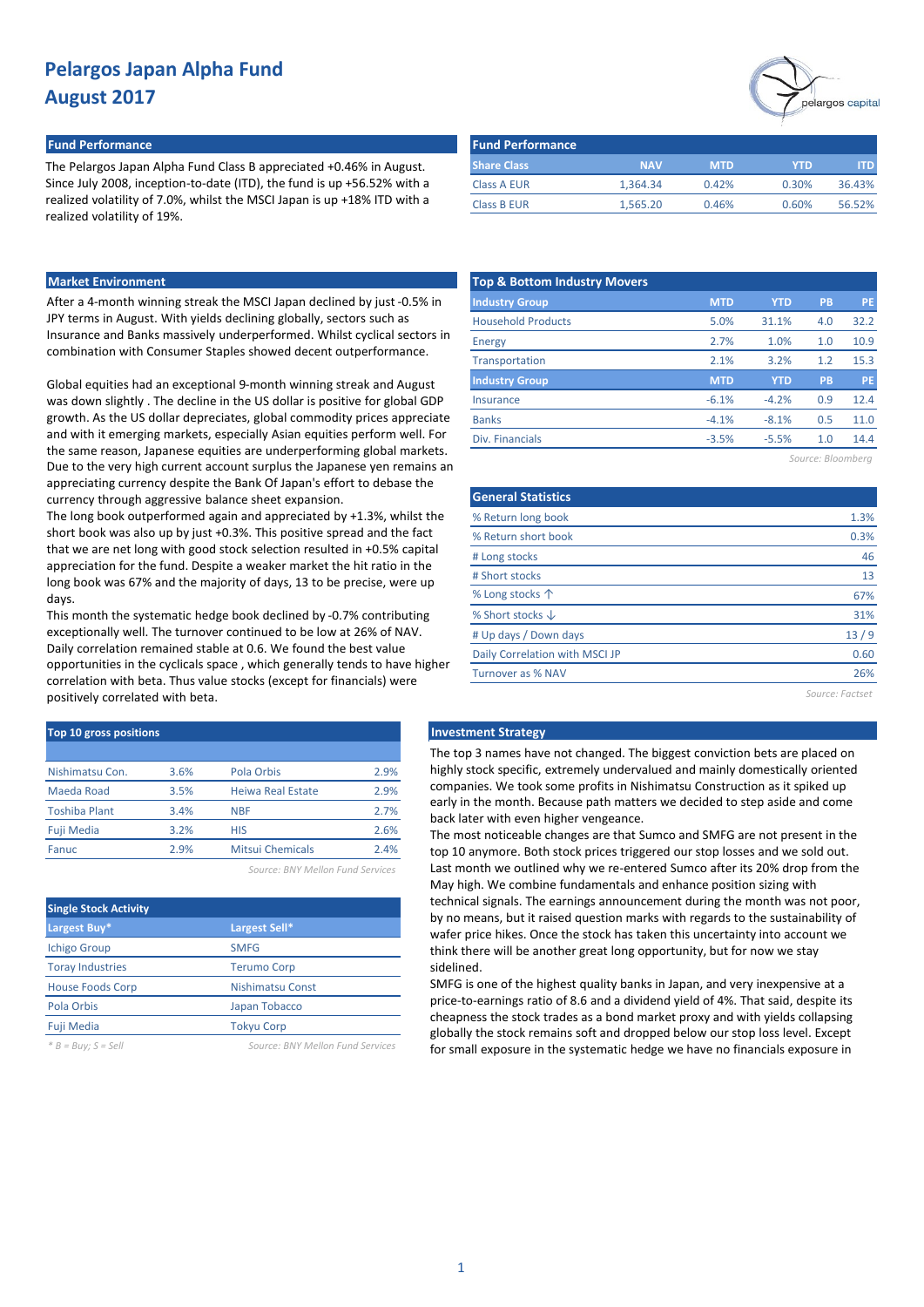### **Investment Strategy**

Pola Orbis is steaming ahead and appreciated another 15% in August. The holding period is almost 6 years and management continues to deliver. Nichirin also stands out. This is a small capital goods company with a very specific niche market in which the company has acquired a globally dominant market position. As is the case with many Japanese companies, managements tend to be reluctant to use pricing to drive earnings. This aspect resulted in outstanding earnings for Nichirin and the stock appreciated 33% last month and the price-to-earnings ratio now stands at 8x for this year.

The top losing position Sumco has been explained above and the other four top losers account for 0.2% each. Fanuc and Mitsui Fudosan continue to show very disappointing price performance. Mitsui Fudosan's valuation has reached 'pre-Abenomics' levels and historically at that valuation level the stock is a buy with massive upside. However, our downward trend exhaustion measures and technical signals are not in place to be aggressive in terms of position sizes.

Without any news out from Fanuc the stock is just driven by being a large benchmark weight and the flows tied to those indices.

With regards to sector exposure, our bottom-up process resulted in a close-to-maximum long exposure in Industrials (+22%) and the biggest net short position remains in Consumer Staples (-7%).





*Source: Factset\**

| <b>Top Gainers &amp; Losers</b> |        |                         |   |         |
|---------------------------------|--------|-------------------------|---|---------|
| <b>Gainers</b>                  | $CTR*$ | <b>Losers</b>           |   | $CTR*$  |
| Pola Orbis                      | 0.3%   | <b>Sumco Corp</b>       |   | $-0.4%$ |
| <b>Nichirin</b>                 | 0.3%   | <b>Fanuc Corp</b>       |   | $-0.2%$ |
| <b>Heiwa Real Estat</b>         | 0.2%   | <b>Nishimatsu Const</b> |   | $-0.2%$ |
| <b>HIS</b>                      | 0.2%   | Mitsui Fudosan          |   | $-0.2%$ |
| Nabtesco                        | 0.2%   | <b>House Foods Corp</b> | S | $-0.2%$ |
| $*CTR = Contribution$           |        | Source: Factset         |   |         |

pelargos capital



On a daily basis, we track a number of style factors through our proprietary quant model. This helps us to detect dislocation within the market. In addition, it helps our understanding of style trends and investor's behavior in Japan.

The value rally continued into August. With a lack of stock specific news post the earnings season and limited macro flows the market behaved rather systematic. Momentum, Value, Quality, Size and Low Volatility were all up. Most of the time value and momentum tend to be negatively correlated but not so in August.

The outperformance of the value factor started in the summer of last year and peaked in December. The strong performance of value was very consistent across different types of definitions and sectors. Since December, the strong performance of value stocks has reversed somewhat and finally in July our value composite posted new highs. The value factor remained closely tied to global bond yields and the JPY.

The weighted average P/B of the long book was 1.7x compared to 2.1x for the short book. Price momentum exposure continued to be very high. On a 9-month basis, the long book's price momentum was +15% and the short book's price momentum was  $i$ ust  $+2%$ .

The P/E of the long book increased from last month's 16.3x to 16.7x which compared to 22x for the short book. The EV/EBITDA of the long book stood at 10.5 x compared to 13.4x for the short book. The dividend yield of the long book is 2.1% compared to 1.9% in the short book.

The CFROI's are quite similar despite the fact that our long holdings are almost debt free and the cash-to-market value amounts to 35%.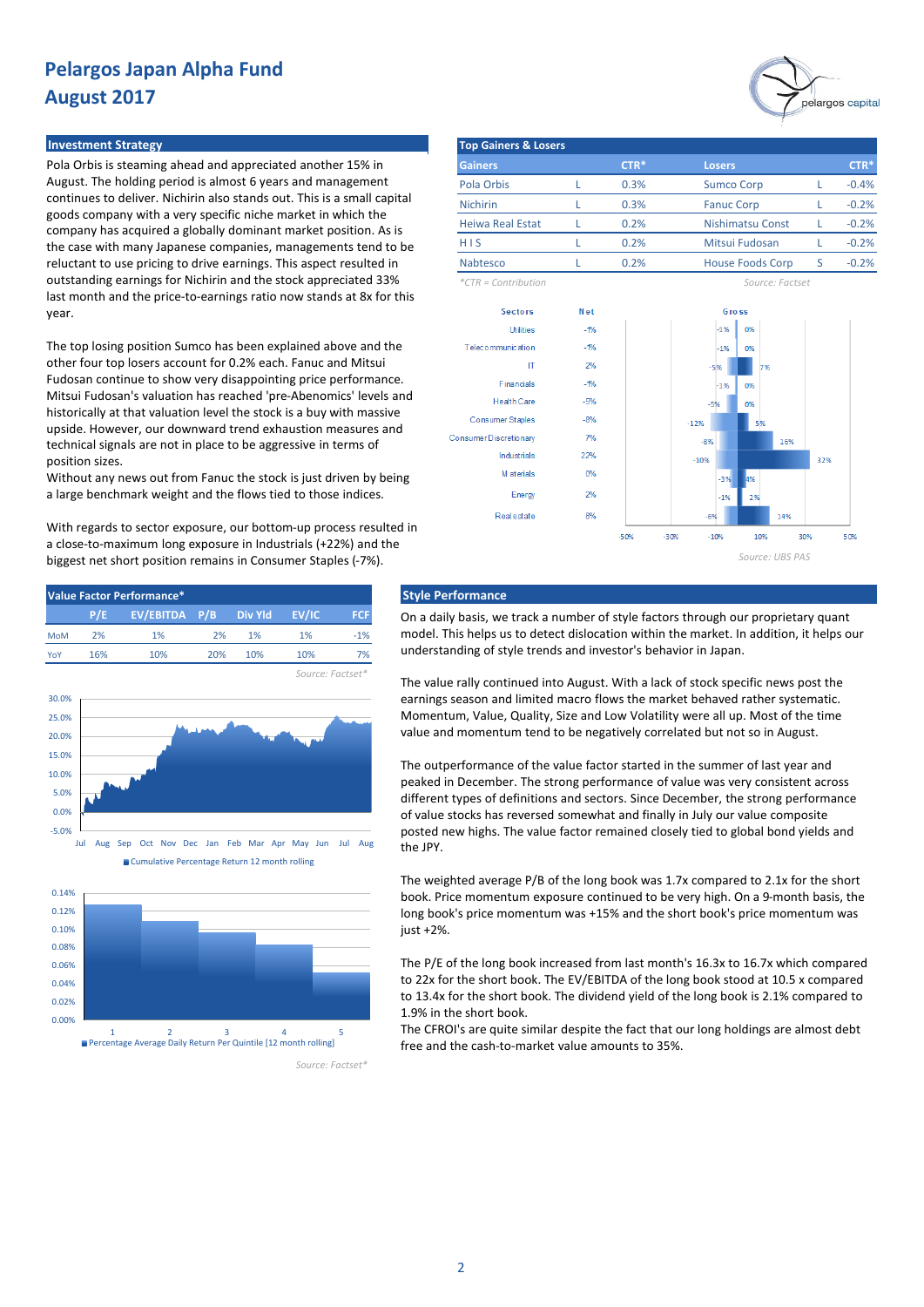#### **Risk Measurement and Management**

The chart below shows the rolling 12-month net and gross exposure as 10 (trading) days moving averages.

For several months we increased the risk budget as our style was rewarded and with that net as well as gross exposure increased. During August, several larger long positions hit stop loss levels as well as target prices. Thus we sold out of several long positions and at the same time as style continued to be favorable we kept the gross exposure fairly constant.

The ex-ante beta dropped to 4.3%. This number of course is rather meaningless as it is just a reflection of globally depressed volatility. Even the long term volatility measure stands at 6% which seems more adequate representation of risk taken in a more adverse environment. An ex-ante beta of 0.22 is a good level to enter the seasonally weak autumn period.



*Source: BNY Mellon Fund Services\* Source: GS and Nomura*

| <b>Fund Overview</b>   |       |                 |
|------------------------|-------|-----------------|
|                        | Long  | <b>Short</b>    |
| Price to Earnings (PE) | 16.7  | 22.0            |
| <b>EV/EBITDA</b>       | 10.5  | 13.4            |
| Price to Book (PB)     | 1.7   | 2.1             |
| <b>Dividend Yield</b>  | 2.1   | 1.9             |
| EV/IC                  | 1.2   | 1.8             |
| 1 month momentum       | 1.9   | 1.3             |
| 6 month momentum       | 8.9   | 2.7             |
| 9 month momentum       | 15.3  | 2.4             |
| Earnings momentum (1M) | 14.8  | 3.7             |
| Earnings momentum (3M) | 7.3   | 2.5             |
| <b>CFROI</b>           | 8.8%  | 9.4%            |
| Cash/MarketValue       | 35.5% | 15.1%           |
|                        |       | Source: Factset |
| <b>Style Exposure</b>  |       |                 |
|                        | Long  | <b>Short</b>    |
| <b>Beta</b>            | 1.02  | 0.96            |
| Volatility             | 10.3% | 9.9%            |
| Debt-to-equity         | $-2%$ | 47%             |
|                        |       | Source: UBS PAS |
|                        |       |                 |

| <b>Risk Statistics Delta Adjusted</b>     |      |
|-------------------------------------------|------|
| Volatility (ex-ante; 3 months daily data) | 4.3% |
| Volatility (ex-ante; 5yr monthly data)    | 6.0% |
| Var (99%, 5 days)                         | 1.0% |
| Beta (ex-ante)                            |      |

#### **Outlook**

*Strategic Framework - Outlook 2nd half 2017*

The most important variable in global markets are the US dollar together with the 10-year treasury rate. A weak dollar, a reflection of more US dollar supply than demand, provides easier access to liquidity. In such an environment, commodity prices denominated in US dollar perform well together with equities in commodity producing nations. Thus more liquidity in the global reserve currency is growth positive and emerging market equities perform as well.

This describes the current state of the world. Global growth is better than expected due to a depreciating US dollar. On the other side is Japan, with a very strong trade account which puts upward pressure on its currency despite the Bank of Japan's effort to aggressively expand its balance sheet to counterbalance the depreciating US dollar.

Despite a globally, synchronized growth spurt and very strong earnings in Japan and fortress like balance sheets, the Japanese equity market is amongst the worst performing markets. Market participants continue to focus on yields heading lower and crowd into bond-like equity , but this trade is coming to an end. Not so much because yields are heading higher, but because growth is boosting earnings in the cyclicals as well as more structural growth sectors such as IT. Bottom-up research coverage in Japan remains anemic and a lot of those opportunities are missed by the majority of investors.

#### *Tactical assessment - monthly outlook*

We remain very bullish on alpha generation in the Japanese equities space. The interest for single stock opportunities in Japan dropped to multi-year lows. Sentiment is, once more, rather depressed, despite strong earnings and cash pouring into Japanese companies that benefit from global capex . The currency as always is the wild card and causes the obvious swing in the larger cap, benchmark related stocks. However, the number of good, small, domestically oriented business models are countless and, in general, balance sheets are extremely strong with tremendous buy-back potential . The shorts continue to be concentrated in a space where pricing power remains elusive and valuation at extreme levels. The global economy seems to be on a better footing than last year. As long as the global macro situation does not derail, in the sense of extreme US dollar weakness and collapsing yields, the Japan story will just tick along. With that, investors will re-emphasize bottom-up value oriented strategies and move away from top-down orchestrated smart-beta buying. We monitor the smart-beta flows closely and it becomes increasingly the clear that this space is starting to underperform and investors who bought into it are lagging the market.

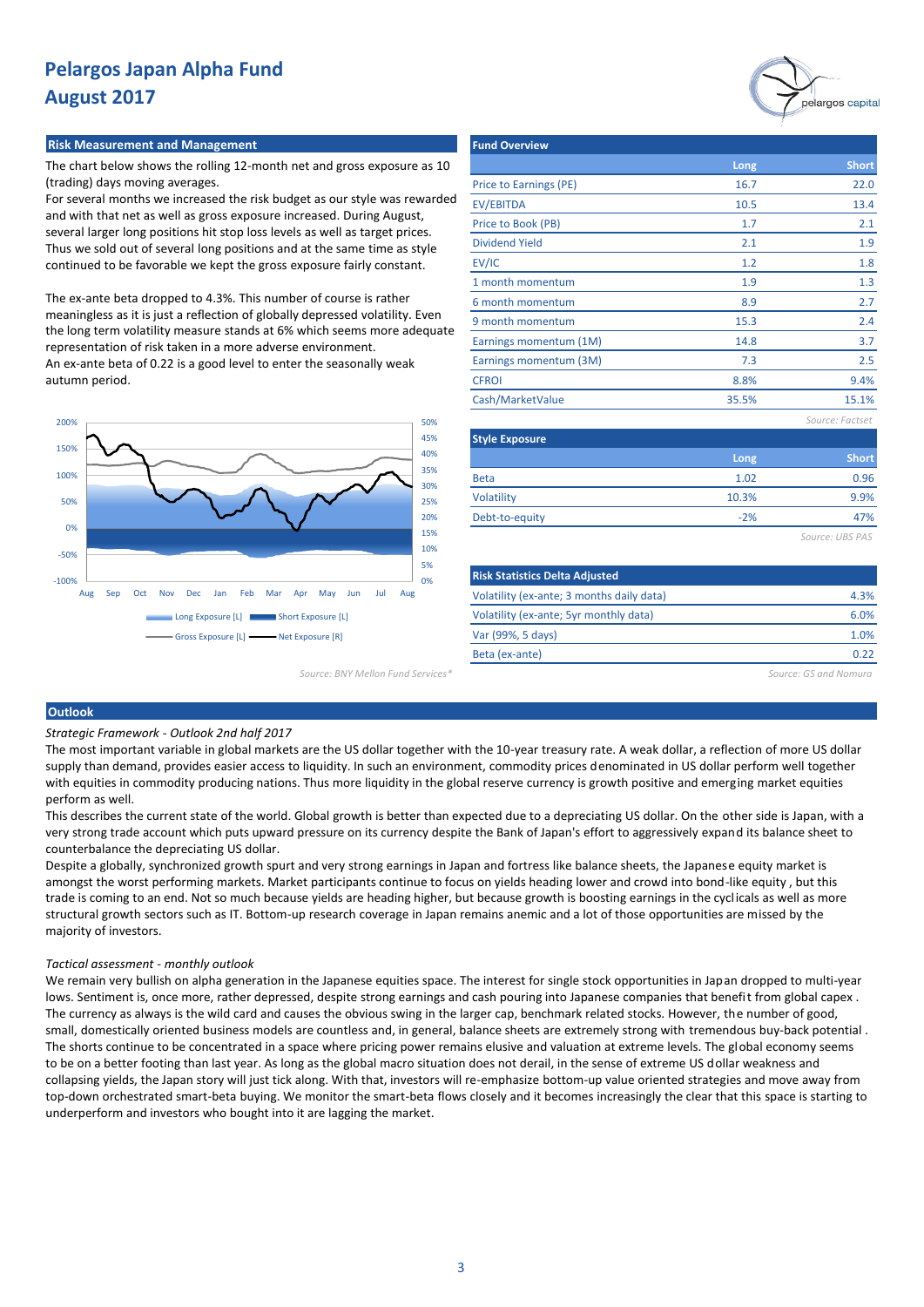

|                    | <b>Historic Fund Performance (Monthly)</b> |          |          |          |          |            |          |          |            |          |            |            |            |
|--------------------|--------------------------------------------|----------|----------|----------|----------|------------|----------|----------|------------|----------|------------|------------|------------|
|                    | Jan                                        | Feb      | Mar      | Apr      | May      | <b>Jun</b> | Jul      | Aug      | <b>Sep</b> | Oct      | <b>Nov</b> | <b>Dec</b> | <b>YTD</b> |
| <b>Class A EUR</b> |                                            |          |          |          |          |            |          |          |            |          |            |            |            |
| 2017               | 0.49%                                      | $-0.93%$ | $-1.67%$ | $-0.61%$ | 0.19%    | 1.28%      | 1.17%    | 0.42%    |            |          |            |            | 0.30%      |
| 2016               | 1.35%                                      | 0.88%    | 1.08%    | $-0.18%$ | $-1.05%$ | $-4.52%$   | 2.08%    | $-1.09%$ | $-0.33%$   | 2.38%    | 0.99%      | 0.38%      | 1.78%      |
| 2015               | $-1.28%$                                   | 4.85%    | $-0.32%$ | 3.21%    | 2.54%    | $-1.63%$   | $-3.07%$ | $-3.05%$ | 2.42%      | 1.83%    | 2.16%      | $-1.62%$   | 5.81%      |
| 2014               | $-3.21%$                                   | $-0.64%$ | $-0.59%$ | $-1.03%$ | $-2.28%$ | 1.40%      | 0.19%    | $-0.64%$ | 2.01%      | $-1.94%$ | $-1.28%$   | 0.92%      | $-6.99%$   |
| 2013               | 4.99%                                      | $-0.58%$ | 6.55%    | 6.10%    | $-1.05%$ | $-0.78%$   | 0.26%    | $-0.91%$ | 1.08%      | $-0.79%$ | 1.35%      | 1.61%      | 18.86%     |
| 2012               | $-1.43%$                                   | 3.77%    | 1.31%    | $-1.26%$ | $-3.88%$ | 1.72%      | 0.79%    | 0.89%    | 1.28%      | 0.54%    | 2.53%      | 3.78%      | 10.24%     |
| 2011               | 0.84%                                      | $-0.06%$ | $-1.56%$ | 0.10%    | $-0.19%$ | 0.38%      | $-0.01%$ | $-3.68%$ | 0.64%      | $-0.41%$ | $-2.64%$   | 1.64%      | $-4.96%$   |
| 2010               | 0.65%                                      | $-0.25%$ | 3.27%    | 3.16%    | $-2.71%$ | $-1.27%$   | 1.12%    | $-0.39%$ | 0.82%      | 1.03%    | 1.28%      | 1.75%      | 8.66%      |
| 2009               | 0.35%                                      | 1.62%    | $-0.76%$ | $-0.71%$ | 0.98%    | 1.03%      | $-1.84%$ | 2.07%    | $-1.61%$   | $-0.40%$ | $-3.37%$   | 3.19%      | 0.36%      |
|                    |                                            |          |          |          |          |            |          |          |            |          |            |            |            |

| <b>Class B EUR</b> |          |          |          |          |          |          |          |          |          |          |          |          |          |
|--------------------|----------|----------|----------|----------|----------|----------|----------|----------|----------|----------|----------|----------|----------|
| 2017               | 0.56%    | $-0.92%$ | $-1.63%$ | $-0.57%$ | 0.23%    | 1.32%    | 1.18%    | 0.46%    |          |          |          |          | 0.60%    |
| 2016               | 1.27%    | 0.92%    | 1.18%    | $-0.16%$ | $-1.08%$ | $-4.33%$ | 2.12%    | $-1.05%$ | $-0.29%$ | 2.38%    | 0.88%    | 0.39%    | 2.07%    |
| 2015               | $-1.24%$ | 4.89%    | $-0.27%$ | 3.25%    | 2.57%    | $-1.67%$ | $-2.94%$ | $-3.01%$ | 2.46%    | 1.88%    | 2.06%    | $-1.42%$ | 6.36%    |
| 2014               | $-3.16%$ | $-0.60%$ | $-0.56%$ | $-0.99%$ | $-2.24%$ | 1.44%    | 0.23%    | $-0.60%$ | 2.06%    | $-1.89%$ | $-1.24%$ | 0.96%    | $-6.52%$ |
| 2013               | 5.35%    | $-0.58%$ | 6.98%    | 6.48%    | $-1.07%$ | $-0.78%$ | 0.31%    | $-0.92%$ | 1.18%    | $-0.80%$ | 1.46%    | 1.73%    | 20.57%   |
| 2012               | $-1.38%$ | 3.81%    | 1.35%    | $-1.21%$ | $-3.83%$ | 1.76%    | 0.84%    | 0.93%    | 1.32%    | 0.58%    | 2.50%    | 4.06%    | 10.95%   |
| 2011               | 0.93%    | $-0.03%$ | $-1.55%$ | 0.14%    | $-0.14%$ | 0.42%    | 0.03%    | $-3.63%$ | 0.69%    | $-0.38%$ | $-2.60%$ | 1.68%    | $-4.48%$ |
| 2010               | 0.73%    | $-0.23%$ | 3.52%    | 3.39%    | $-2.83%$ | $-1.31%$ | 1.23%    | $-0.37%$ | 0.91%    | 1.13%    | 1.40%    | 1.89%    | 9.67%    |
| 2009               | 2.07%    | 1.67%    | $-0.73%$ | $-0.67%$ | 1.34%    | 1.13%    | $-1.93%$ | 2.24%    | $-1.68%$ | $-0.39%$ | $-2.99%$ | 2.84%    | 2.75%    |
| 2008               |          |          |          |          |          |          | 0.96%    | $-1.35%$ | 1.40%    | 3.44%    | 0.52%    | 1.39%    | 6.46%    |

**Legal Status** FGR (fund for joint account) **Fund Size in USD Fiscal Status** VBI (tax exempt) **Dividend Policy** Reinvestment

**Firm AUM in USD Performance Fee Class B** 15% subject to High Watermark

**Investment Objective**

Contact Details WTC The Hague, Tower E 7th floor Prinses Margrietplantsoen 43 2595 AM, The Hague The Netherlands +31 (70) 7568030 [www.pelargoscapital.com](http://www.pelargoscapital.com/)

**Investment Manager Pelargos Capital <b>Fund Size in EUR** July 2008 January 2009

> € 231,942,920 \$275,790,923

**Investment Strategy Equity Long/Short Title Holder Title Holder** SGG Netherlands N.V. **Investment Style Depositary Depositary** Bank of New York Mellon Bank of New York Mellon Capital appreciation through investing in long/short positions in Japanese securities

Fund Facts Fund Facts

**Base Currency <b>EUR** EUR **EUR EUR Minimum Subscription Class A** EUR 10,000 **ISIN Class A EUR EUR EUR 10,000 MINIMUM MINIMUM MINIMUM MINIMUM Class B EUR** 10,000 **ISIN Class B EUR ISIN Class B EUR CLASS ARE ISIN CLASS CONTAINED A CONTAINING DAY Dealing Day First business day of each month Inception Date Class A EUR Subscription Subscription** Any dealing day, 3 business days notice **Inception Date Class B EUR In the Class B EUR Inception** 15 business days notice **Management Fee Class A** Company Facts **Management Fee Class B Firm AUM in EUR Performance Fee Class A** 20% subject to High Watermark **Participations Outstanding Class A Participations Outstanding Class B**

# € 92,954,979 236 56,173 \$110,527,794 1.5% 1.0%

Portfolio Managers **Service Providers** Service Providers

Richard Dingemans **Prime Brokers** UBS AG, Goldman Sachs International Michael Kretschmer **Administrator** BNY Mellon Fund Services Accountant **Accountant** PricewaterhouseCoopers Fund Description **Legal** De Brauw Blackstone Westbroek N.V.